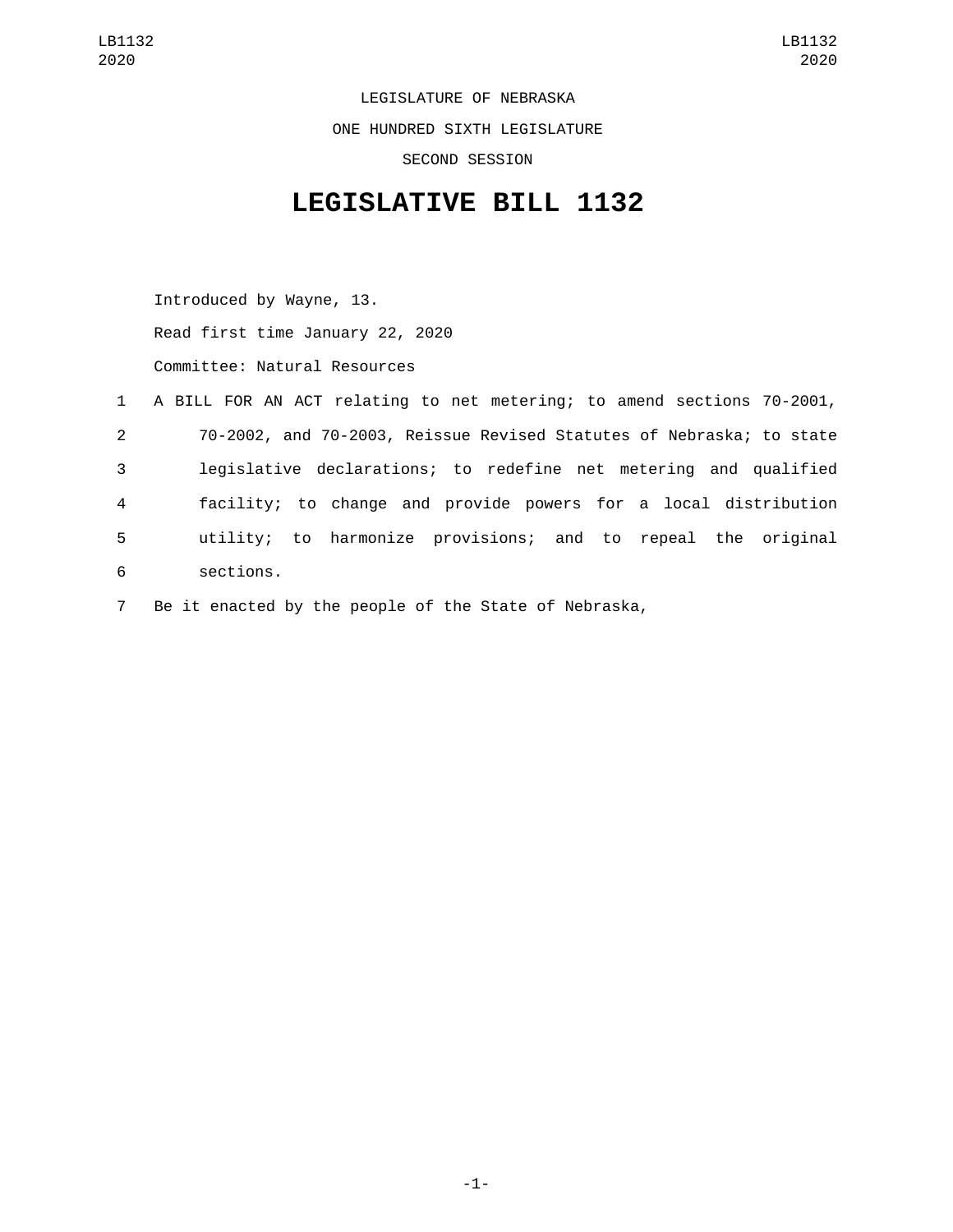1 Section 1. Section 70-2001, Reissue Revised Statutes of Nebraska, is 2 amended to read:

3 70-2001 (1) The Legislature finds that it is in the public interest 4 to (a) encourage  $\div$  (1) Encourage customer-owned renewable energy 5 resources, (b) stimulate  $\div$  (2) Stimulate the economic growth of this 6 state,  $(c)$  encourage  $\div$   $(3)$  Encourage diversification of the energy 7 resources used in this state,  $\div$  and (d) maintain  $(4)$  Maintain low-cost, 8 reliable electric service.

 (2) The Legislature declares that consumers of electricity have a right to install, interconnect, and use electricity generation systems on their property and a right to substantial use of net metering. Net metering enhances the efficiency and reliability of the electric grid, saves money, and reduces the need for additional electric generation 14 facilities.

15 Sec. 2. Section 70-2002, Reissue Revised Statutes of Nebraska, is 16 amended to read:

17 70-2002 For purposes of sections 70-2001 to 70-2005:

18 (1) Customer-generator means an end-use electricity customer that 19 generates electricity on the customer's side of the meter from a qualified facility;20

 (2) Interconnection agreement means an agreement between a local distribution utility and a customer-generator that establishes the financial, interconnection, safety, performance, and reliability requirements relating to the installation and operation of a qualified facility in accordance with the standards prescribed in sections 70-2001 26 to 70-2005;

27 (3) Local distribution system means the equipment and facilities 28 used for the distribution of electric energy to the end-use electricity 29 customer;

30 (4) Local distribution utility means the owner or operator of the 31 local distribution system;

-2-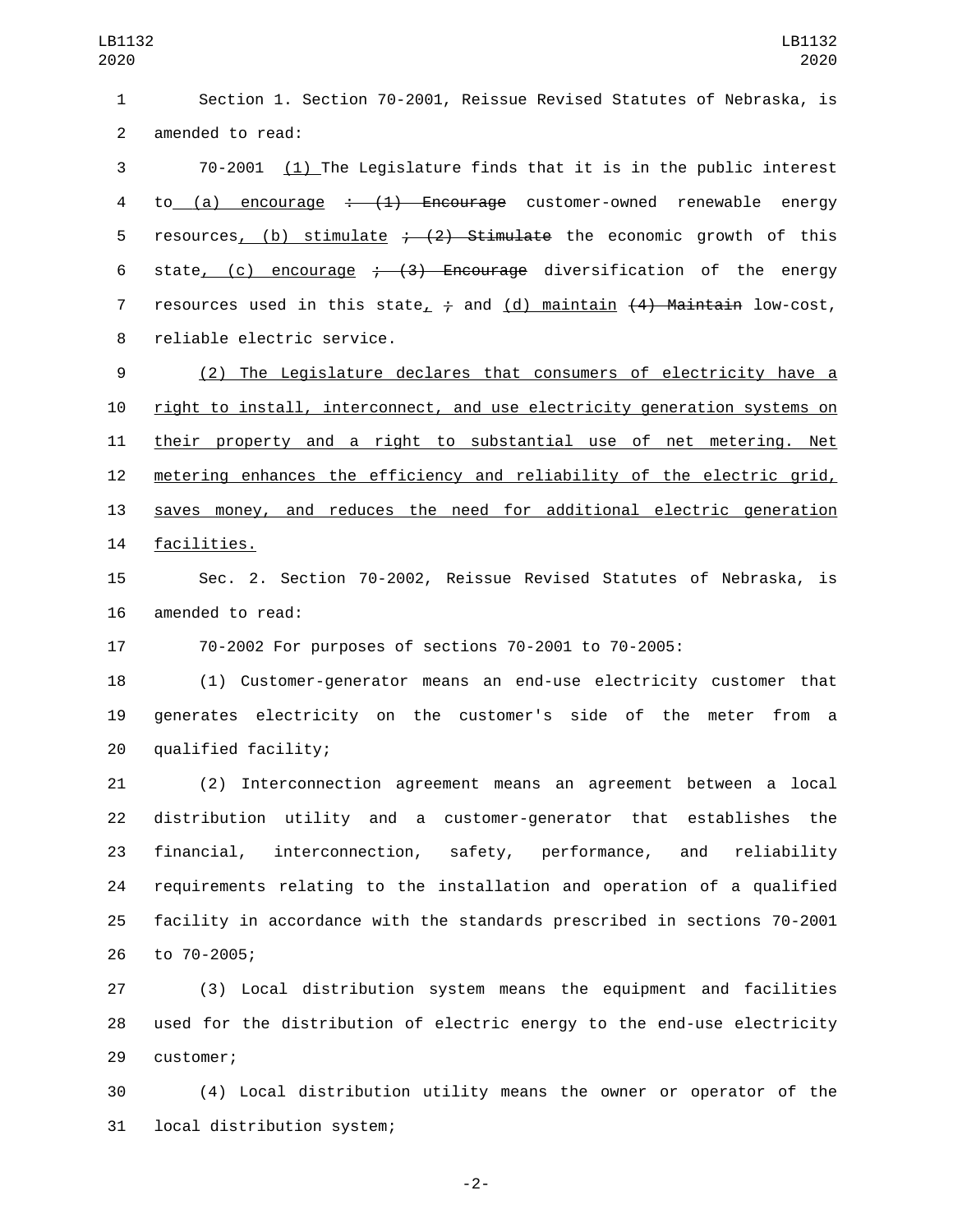(5) Net excess generation means the net amount of energy, if any, by which the output of a qualified facility exceeds a customer-generator's total electricity requirements during a billing period;

 (6) Net metering means a system of metering electricity in which a 5 local distribution utility:

 (a) Credits a customer-generator at the applicable retail rate for each kilowatt-hour produced by a qualified facility during a billing period up to the total of the customer-generator's electricity requirements during that billing period. A customer-generator that generates more than five kilowatts may be charged a separate net-metering monthly administrative fee based on the cost for reading the energy generated by the customer-generator. Each local distribution utility shall have authority to set the administrative fee. Such rate shall be 14 implemented as a fixed rate not to exceed more than the actual costs of calculating the net metering credits plus ten percent. No other fee shall be charged to a net-metering customer including, but not limited to, minimum monthly fee that is the same as other noncustomer-generators in the same rate class but shall not be charged any additional standby, capacity, demand, interconnection, or other fee or charge; and

 (b) Compensates the customer-generator for net excess generation during the billing period at a rate equal to the local distribution utility's avoided cost of electric supply over the billing period. The monetary credits shall be applied to the bills of the customer-generator for the preceding billing period and shall offset the cost of energy owed by the customer-generator. If the energy portion of the customer- generator's bill is less than zero in any month, monetary credits shall be carried over to future bills of the customer-generator until the balance is zero. At the end of each annualized period, any excess monetary credits shall be paid out to coincide with the final bill of 30 that period; and

(7) Qualified facility means a facility for the production of

-3-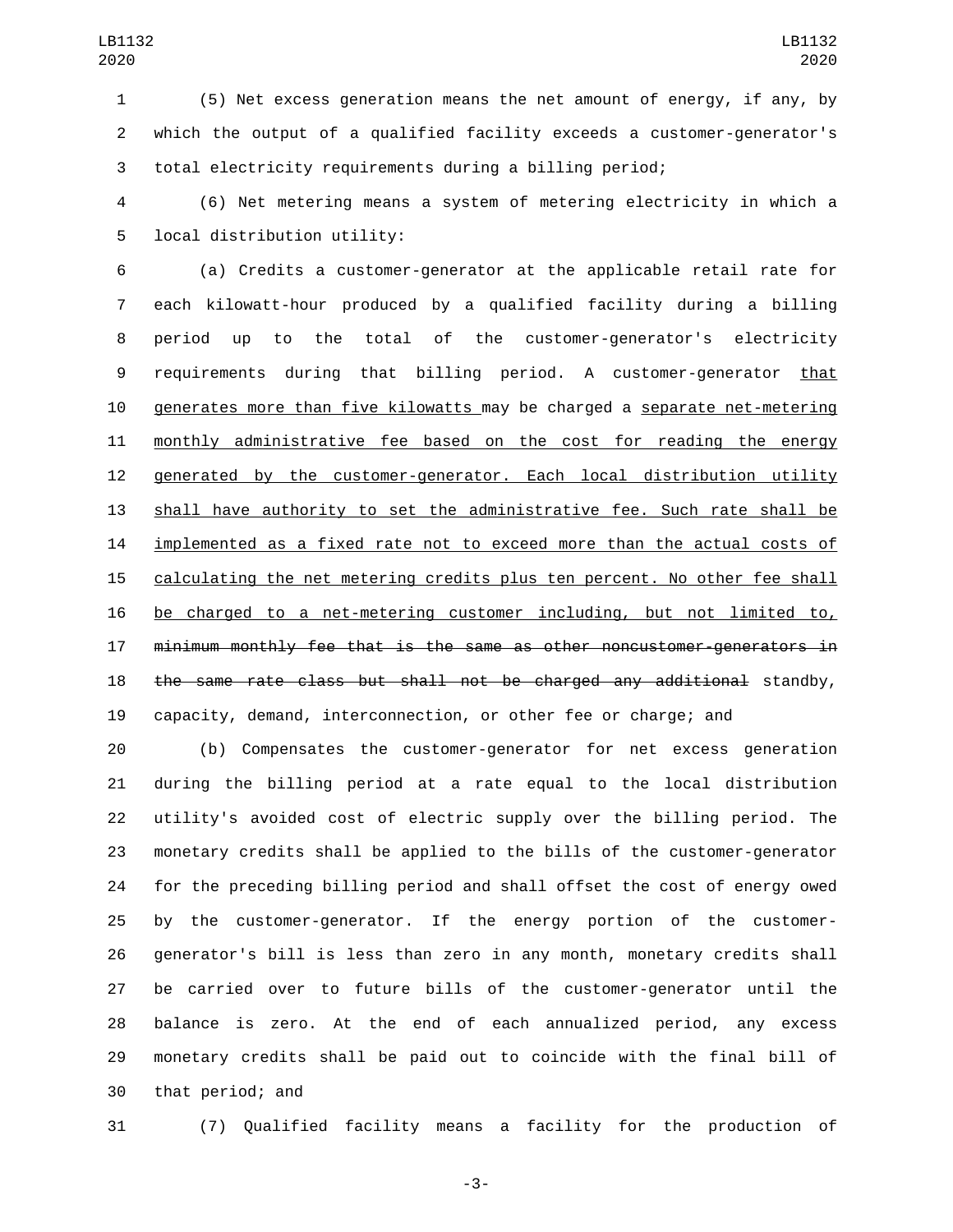1 electrical energy that: (a) Uses any form of technology as its energy source such as geothermal, solar thermal, solar photovoltaids, wind, biomass, hydroelectric, municipal solid waste, combined heat and power, fuel cells using nonrenewable fuels, anaerobic digestion, fuel cells using renewable fuels, gas-powered generators and combustion turbines, and microturbines either methane, wind, solar resources, biomass, hydropower resources, or 8 geothermal resources; (b) Is controlled by the customer-generator and is located on premises owned, leased, or otherwise controlled by the customer-11 generator; (c) Interconnects and operates in parallel with the local 13 distribution system; (d) Is intended to meet or offset the customer-generator's requirements for electricity based on the average monthly usage in 16 kilowatt hours for the previous calendar year; (e) Is not intended to offset or provide credits for electricity consumption at another location owned, operated, leased, or otherwise controlled by the customer-generator or for any other customer; (f) Has a rated capacity of up to one hundred ten percent of the customer-generator's average annual usage. The local distribution utility has authority to modify the generator size down to seventy-five percent of the customer-generator's average monthly usage if the customer-24 generator or developer proposes a generator size in excess of the customer-generator's average monthly usage if the local distribution utility can show a risk to its local distribution system or grid reliability. For purposes of this subdivision, developer means a person 28 or entity who develops or constructs a qualified facility at or below 29 twenty-five kilowatts; (g) Meets all applicable safety, performance, interconnection, and

reliability standards established by the National Electrical Code filed

-4-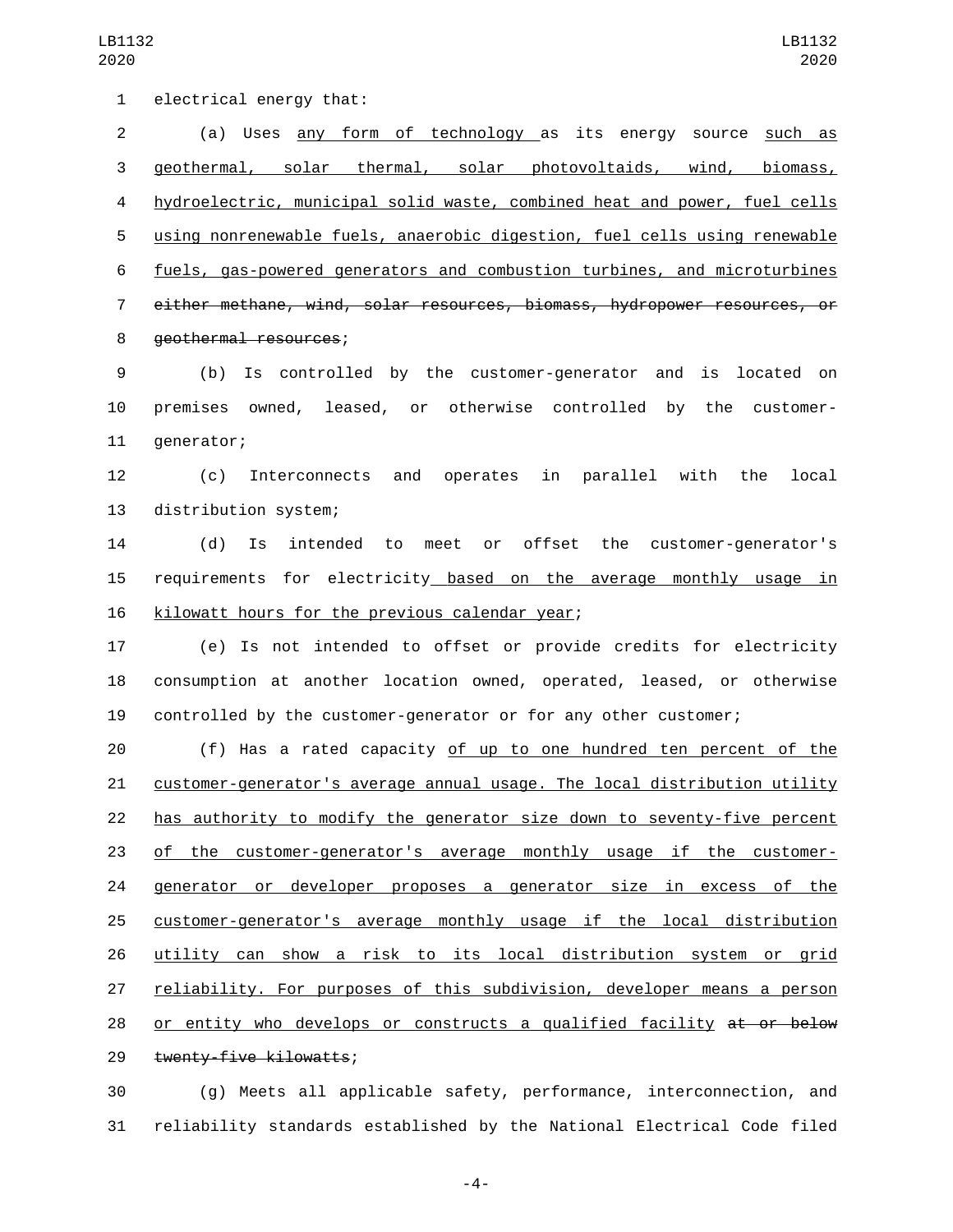with the Secretary of State and adopted by the State Electrical Board under subdivision (5) of section 81-2104, the National Electrical Safety Code, the Institute of Electrical and Electronics Engineers, and the 4 Underwriters Laboratories, Inc.; and

 (h) Is equipped to automatically isolate the qualified facility from the electrical system in the event of an electrical power outage or other conditions where the line is de-energized.7

 A customer-generator must provide an accessible external disconnect switch or access to a disconnect switch through a lock box system. The customer-generator must pay the cost for such disconnect switch.

 Sec. 3. Section 70-2003, Reissue Revised Statutes of Nebraska, is 12 amended to read:

 70-2003 (1) A local distribution utility shall interconnect the qualified facility of any customer-generator that enters into an interconnection agreement with the local distribution utility, satisfies the requirements for a qualified facility and all other requirements of sections 70-2001 to 70-2005, and pays for costs incurred by the local distribution utility for equipment or services required for interconnection that would not be necessary if the qualified facility were not interconnected to the local distribution system, except as provided in subsection (2) of this section and as may be provided for in 22 the utility's aid in construction policy.

 (2) A local distribution utility shall provide at no additional cost to any customer-generator with a qualified facility a metering system that is capable of measuring the flow of electricity in both directions and may be accomplished through use of a single, bidirectional electric revenue meter that has only a single register for billing purposes, a smart metering system, or another meter configuration that can easily be 29 read by the customer-generator.

 (3) A local distribution utility may, at its own expense, install additional monitoring equipment to separately monitor the flow of

-5-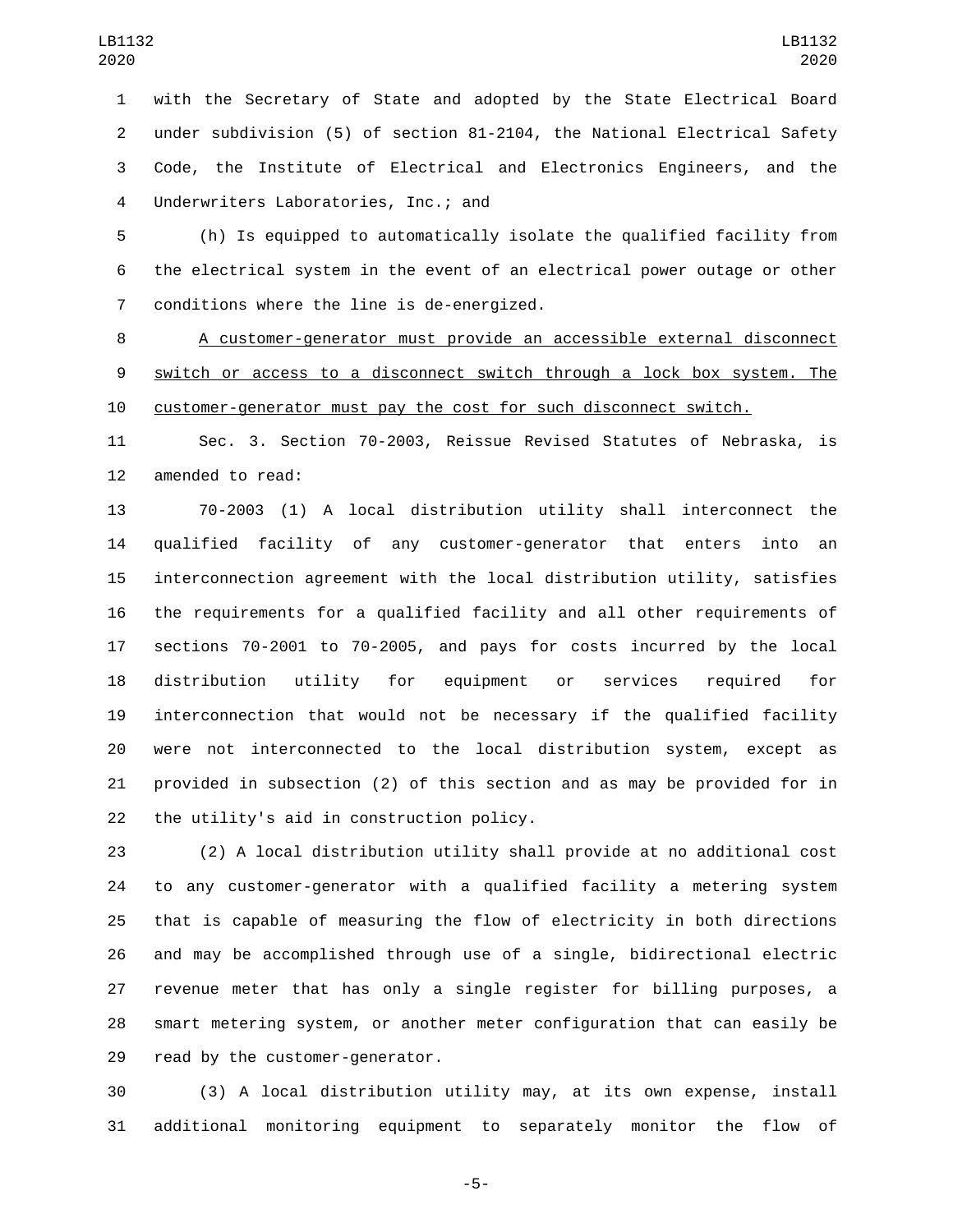electricity in each direction as may be necessary to accomplish the reporting requirements of sections 70-2001 to 70-2005.

 (4) Subject to the requirements of sections 70-2001 to 70-2005 and the interconnection agreement, a local distribution utility shall provide net metering to any customer-generator with a qualified facility. The local distribution utility shall allow a customer-generator's retail electricity consumption to be offset by a qualified facility that is interconnected with the local distribution system. A qualified facility's net excess generation during a billing period, if any, shall be determined by the local distribution utility in accordance with section 70-2002 and shall be credited to the customer-generator at a rate equal to the local distribution utility's avoided cost of electricity supply during the billing period, and the monetary credits shall be carried forward from billing period to billing period and credited against the customer-generator's retail electric bills in subsequent billing periods. Any excess monetary credits shall be paid out to coincide with the final bill at the end of each annualized period or within sixty days after the date the customer-generator terminates its retail service.

 (5) A local distribution utility shall not be required to provide net metering to additional customer-generators, regardless of the output of the proposed generation unit, after the date during a calendar year on which the total generating capacity of all customer-generators using net metering served by such local distribution utility is equal to or exceeds five one percent of the capacity necessary to meet the local distribution utility's average aggregate customer monthly peak demand forecast for 26 that calendar year.

 (6) No local distribution utility may require a customer-generator whose qualified facility meets the standards established under sections 29 70-2001 to 70-2005 to:

 (a) Comply with additional safety or performance standards or pay additional charges for equipment or services for interconnection that are

-6-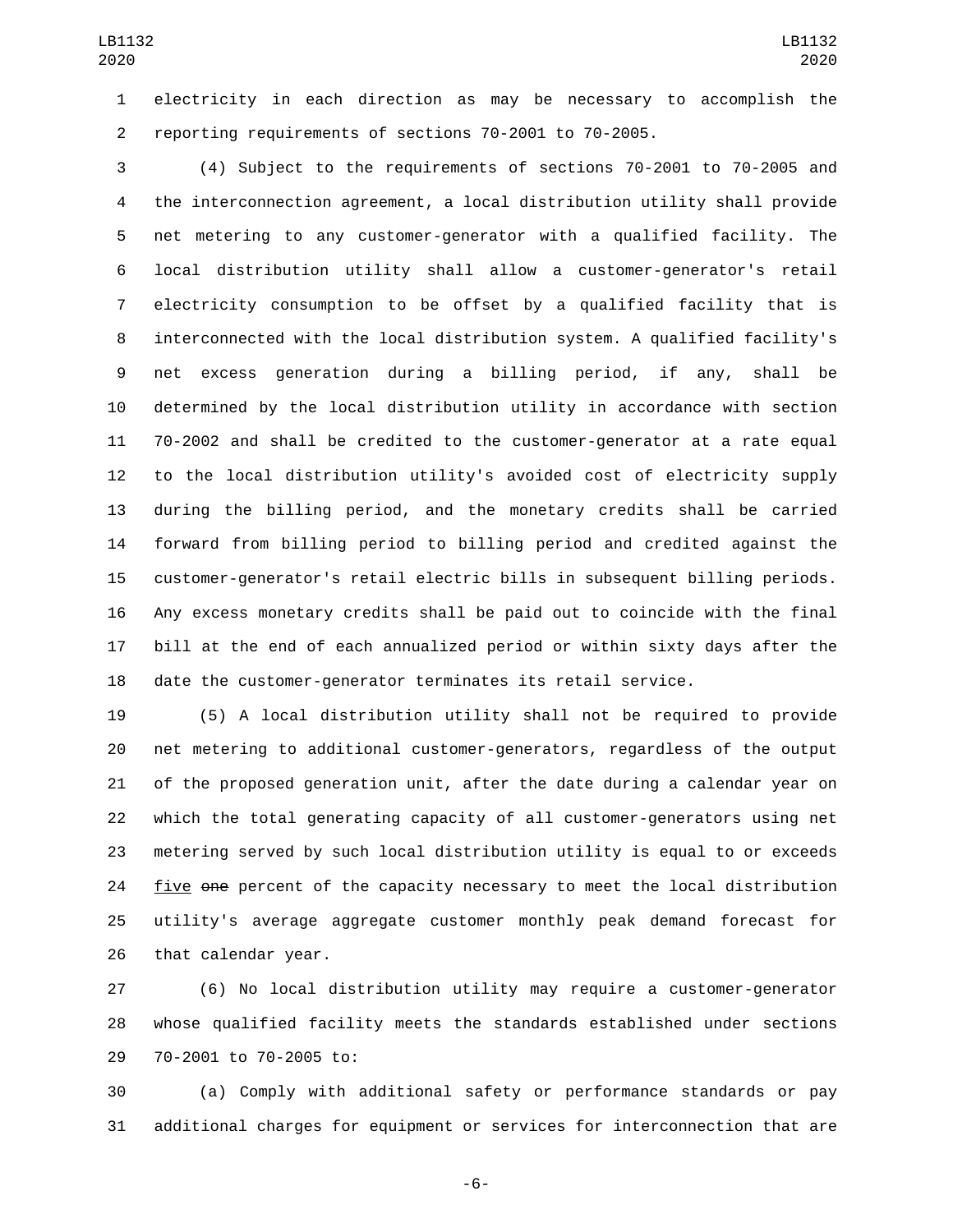additional to those necessary to meet the standards established under sections 70-2001 to 70-2005; or2

3 (b) Perform or pay for additional tests.  $\frac{1}{2}$  or

 (c) Purchase additional liability insurance if all safety and 5 interconnection requirements are met.

 (7) Nothing in sections 70-2001 to 70-2005 prevents a local distribution utility from entering into other arrangements with customers desiring to install electric generating equipment or from providing net metering to customer-generators having renewable generation units with a rated capacity above the limitations described in subdivision (7)(f) of 11 section 70-2002 twenty-five kilowatts.

 (8) A local distribution utility shall designate one or more contact persons from whom a customer-generator may obtain relevant information regarding a qualified facility project. A list of such contact persons shall be available on the utility's web site. Disputes may be resolved through complaint procedures developed by the utility.

 (9) A local distribution utility may require insurance amounts of 18 the customer-generator as follows:

 (a) Three hundred thousand dollars for one hundred kilowatts or less 20 of generation;

 (b) One million dollars for more than one hundred kilowatts of 22 generation up to one megawatt of generation; and

(c) Two million dollars for more than one megawatt of generation.

 (10) A local distribution utility shall adopt standards governing installation, interconnection, and other net metering requirements. Such standards shall include provisions for four levels of interconnection for customer-generators generating up to five megawatts in capacity as follows:28

 (a) Level one interconnection applies to certified, inverter-based systems up to ten kilowatts in capacity with an application fee of one 31 hundred dollars;